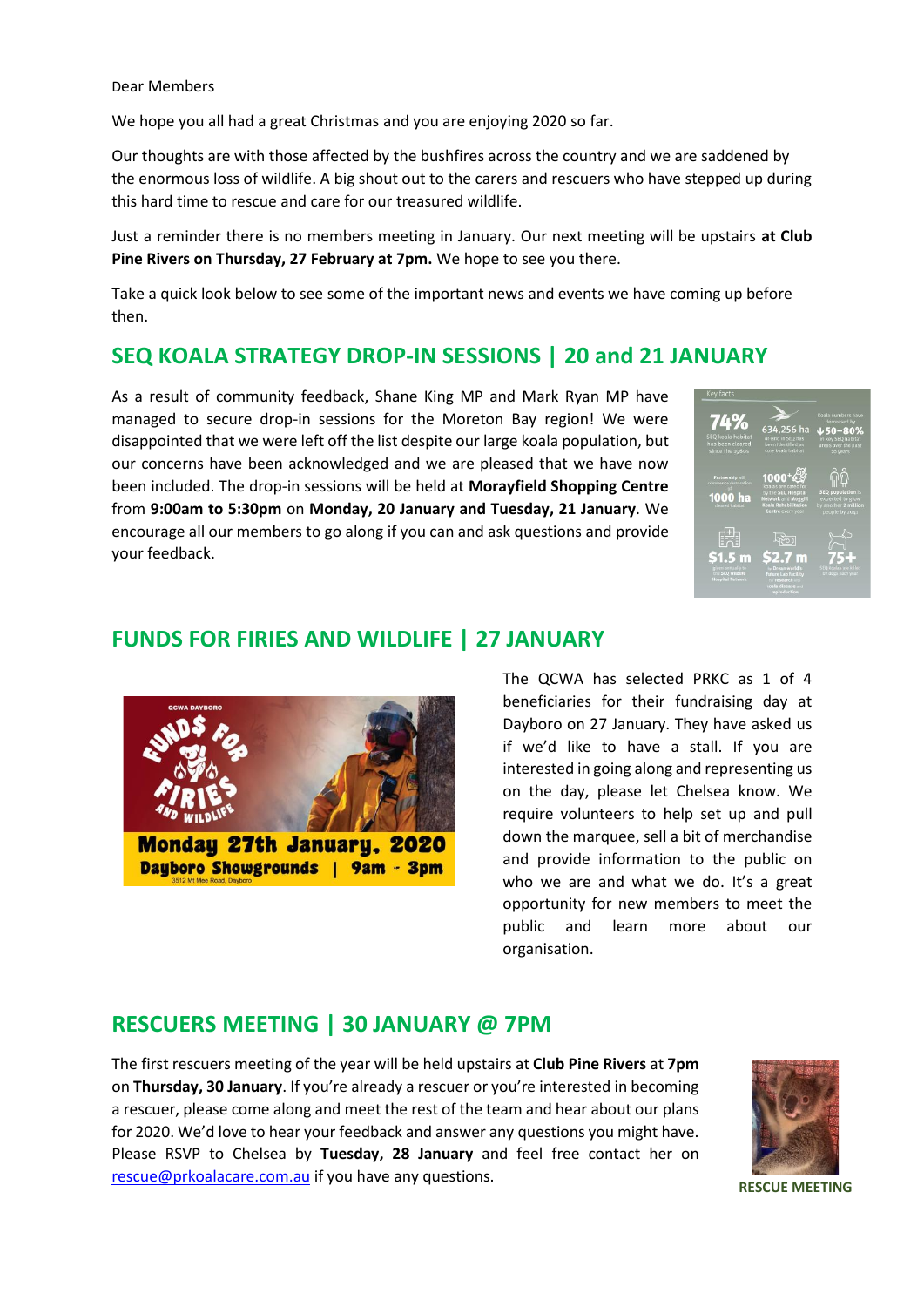## **PRKCAI PRESENTS LINDA SPARROW | 1 FEBRUARY @ 12:30PM**

Now this is exciting! We are lucky enough to have Linda Sparrow from [Bangalow Koalas](http://www.bangalowkoalas.com.au/) coming up to talk to us about the amazing work she has done in NSW. What started out in 2016 as a handful of concerned neighbours, determined to prevent a 400-metre stretch of 30-year-old koala food trees from deteriorating or being forcibly removed, has now grown into an active, change-creating group with more than 100 members. Their long-term goal is to create a koala wildlife corridor, to encourage koalas out of urban areas and away from threats. Come along and find out how we can do this in Moreton Bay and across SEQ.



The event is free, but we are asking for a gold coin donation to cover costs. Tell your friends! Tell your neighbours! Everyone is welcome. Please find more information and RSVP by clicking on the link below:

<https://www.trybooking.com/BHTDM>

## **BLUE CARDS – VOLUNTEERING WTH CHILDREN**



We are currently in the process of drafting a Child Safety Policy and we will publish that in due course.

In the meantime, if you volunteer with children in Queensland you must now hold a blue card.

Many of our fundraising and educational activities include working with children, and even though they're not that frequent, it will be our policy that all volunteers who wish to participate in events with children must have a blue card.

#### Apply for your blue card here:

[https://www.qld.gov.au/law/laws-regulated-industries-and-accountability/queensland-laws-and](https://www.qld.gov.au/law/laws-regulated-industries-and-accountability/queensland-laws-and-regulations/regulated-industries-and-licensing/blue-card/applications/apply)[regulations/regulated-industries-and-licensing/blue-card/applications/apply](https://www.qld.gov.au/law/laws-regulated-industries-and-accountability/queensland-laws-and-regulations/regulated-industries-and-licensing/blue-card/applications/apply)

If you already have a blue card, we still need to link you to our organisation. Please complete this form:<https://www.bluecard.qld.gov.au/pdf/forms/DJAG008-Link-an-applicant-or-cardholder.pdf>

Please send all applications to: [vicepresident@prkoalacare.com.au](mailto:vicepresident@prkoalacare.com.au)